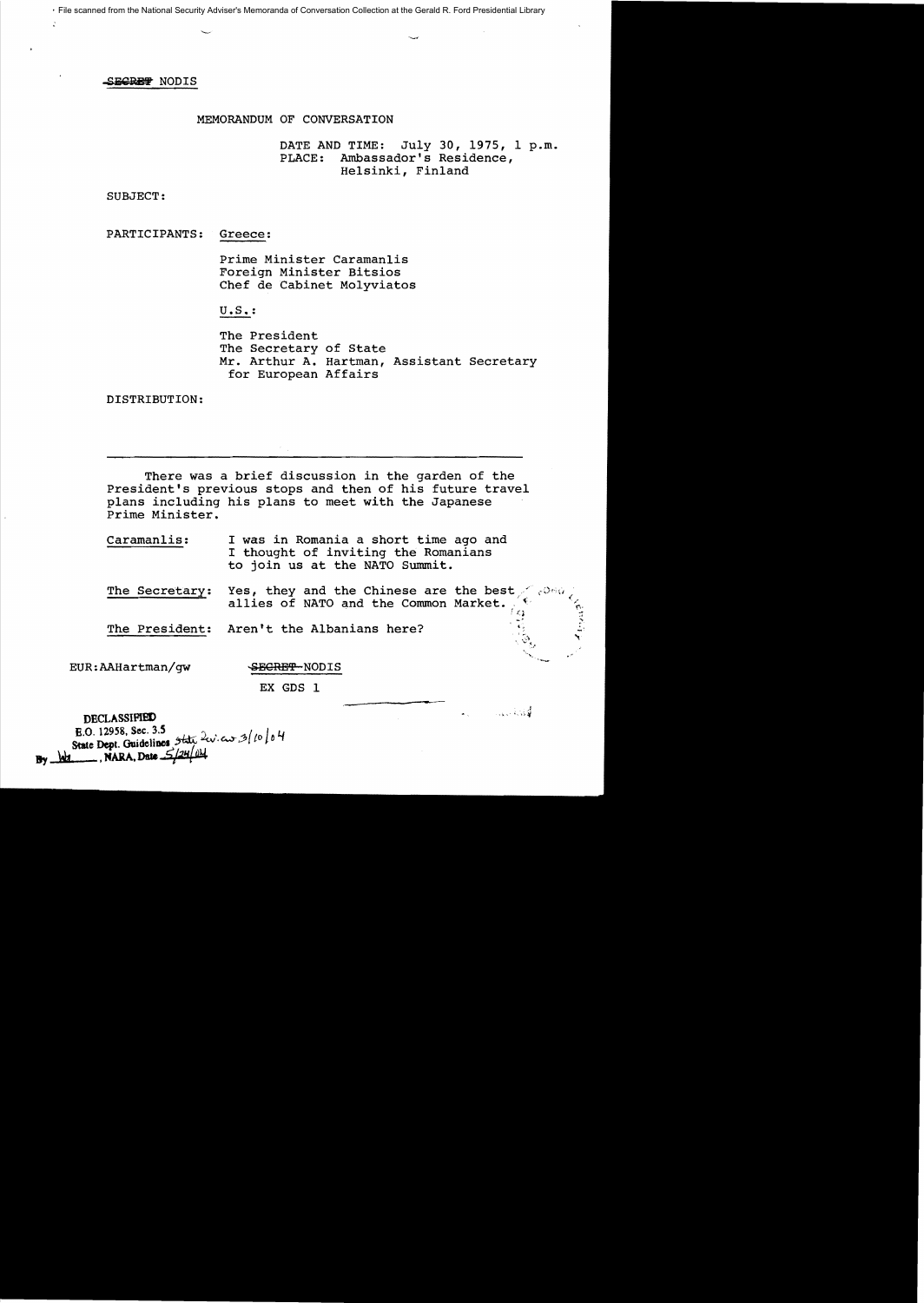## SEGRET NODIS

 $-2-$ 

- The Secretary: No and that's because they follow the Chinese line.
- Bitsios: Yes, they think all of this is a conspiracy.
- Caramanlis: I am going to be making separate visits to Bulgaria and Yugoslavia as well as Romania.
- The President: I understand that Romania and particularly Bucharest was very lively in the prewar period.
- Bitsios: Yes, they called it the Paris of the East.
- The Secretary: That's because it was decadent.
- The President: Do they still have very much oil?
- Caramanlis: I think about half of it is gone.
- Molyviatos: We have very warm relations with Bulgaria now.
- The Secretary: That was not true historically.
- Caramanlis: Yes, this is the first time.

The Secretary: In times past the Bulgarians wanted an outlet to the Aegean and thought they should have a piece of Greece.

- Bitsios: The Bulgarians are annoyed with the Yugoslavs because of the Macedonian minority question.
- Caramanlis: We could have better relations with Bulgaria than Turkey. What we need is a new equilibrium.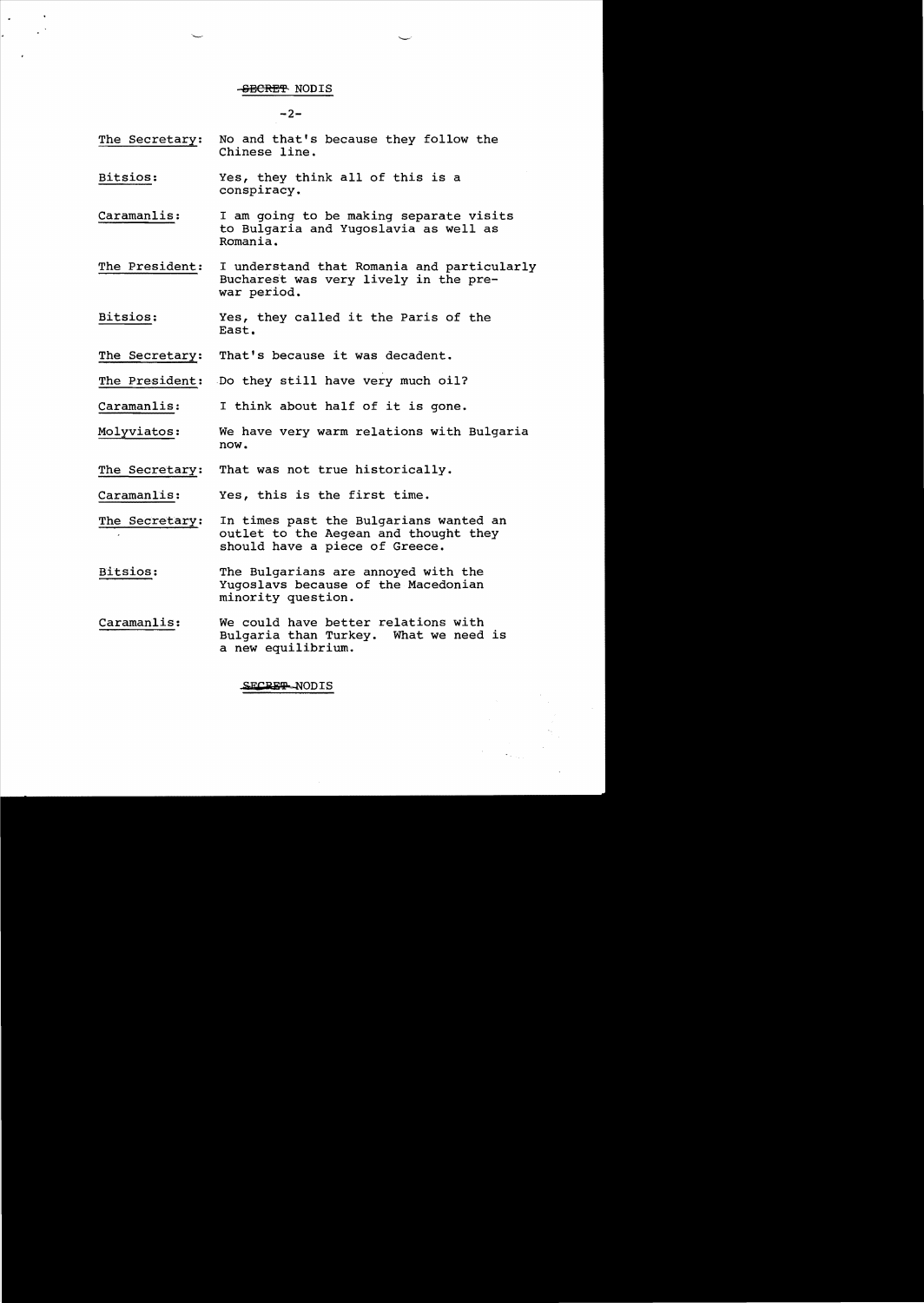# -SECRET-NODIS

## $-3-$

- The President: What do you think is going to happen in Yugoslavia after Tito?
- Caramanlis: I think it is going to be very diffi-<br>cult. There are three possibilities. There are three possibilities.<br>sians may take control. It The Russians may take control. may split up. Or, because of the strength of the Army, it may remain unified and have the same independence. It is a big preoccupation for us. One of the reasons we want to restore good relations with Turkey is so that we will not have that problem when the transition occurs in Yugoslavia.
- The Secretary: If the Turkish situation is improved then you feel you can play a helpful role in the Balkans.
- The President: Who is the emerging leader in Yugoslavia?
- Caramanlis: It is difficult to say but I think they have a 50-50 chance of maintaining their unity and independence.
- The President: It would not be healthy if the Soviets move in.
- Caramanlis: If the Russians move in, then Yugoslavia<br>would cooperate with Bulgaria. That would cooperate with Bulgaria. is why our relations with Turkey are important.

The Secretary: Yes.

Caramanlis: Our relations with Yugoslavia are good.

The Secretary: The reason that the civil war in Greece ended was because Yugoslavia closed the borders.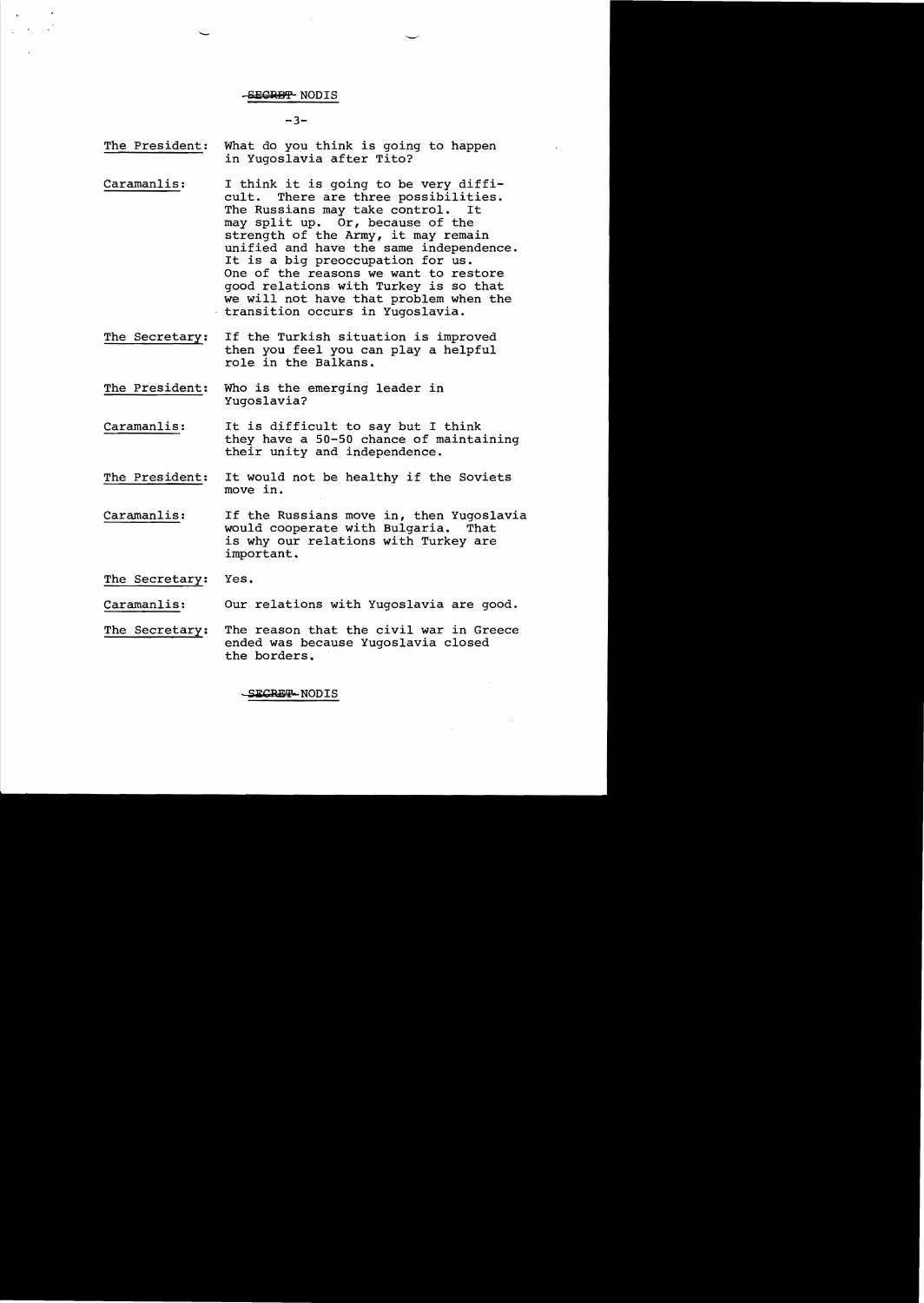$-4-$ 

Bitsios: Yes, that is true.

- Caramanlis: There were two reasons--the Truman Doctrine and Tito closed the borders.
- The President: We all owe Tito a lot. I can remember when I was in Congress some of my colleagues questioned giving military aid to Tito but it was the right thing to do because it helped in Greece and in the Mediterranean generally.
- Bitsios: Are your relations with Yugoslavia good?
- The President; Yes.
- The Secretary: There are only occasional press attacks due to their non-aligned position.
- The President: Who is the Foreign Minister?

The Secretary: Minic.

Bitsios: There are rumours that he may head the collective leadership after Tito.

- The President: What do you think of Portugal today?
- Caramanlis: I think it is hopeless.

The Secretary; That is my view.

- The President: Do you think that they should stay in NATO if they are Communists?
- Caramanlis: There may be a civil war there. It depends on the conservatives.
- Bitsios: It is also bad for Spain.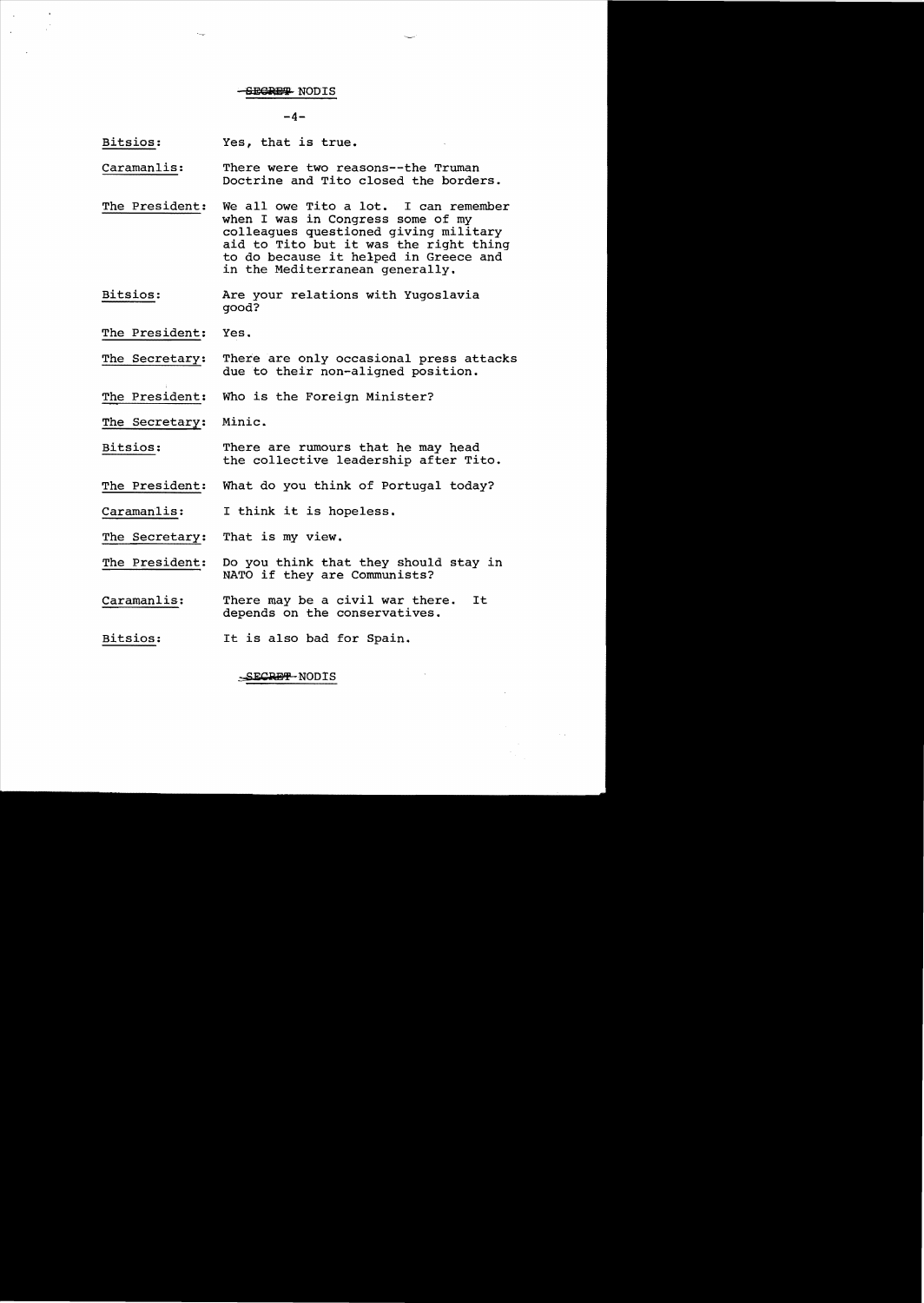### <del>SECRET</del> NODIS

 $-5-$ 

The President: I noted that the Workers' Associations in Spain have voted and they have chosen either liberal or Communist leadership.

The Secretary: Yes.

- Caramanlis: The Portuguese situation has a dangerous effect in Spain and Italy. In my view when situations develop that are bad' they need immediate measures to correct them.
- The Secretary: You're right. We have wasted a year on Portugal mainly because the West Europeans said there was no problem.
- Caramanlis: In the case of Portugal, Cyprus and Arab oil, we now have a big problem which creates hostility but if these crises are dealt with quickly they usually can be solved and we can avoid confrontation.
- The Secretary: It is a pity that we were not able to make progress on Cyprus in December. You were ready but then Ecevit's resignation and our own domestic problem delayed a solution plus the vested interests in Turkey.
- Caramanlis: The situation is now worse than Brussels. You will recall that I expressed our position on Cyprus. The responsibility for lack of progress rests with Turkey. This is dangerous. We are realistic. If there is no progress there will be even greater danger and even outside the area of Cyprus.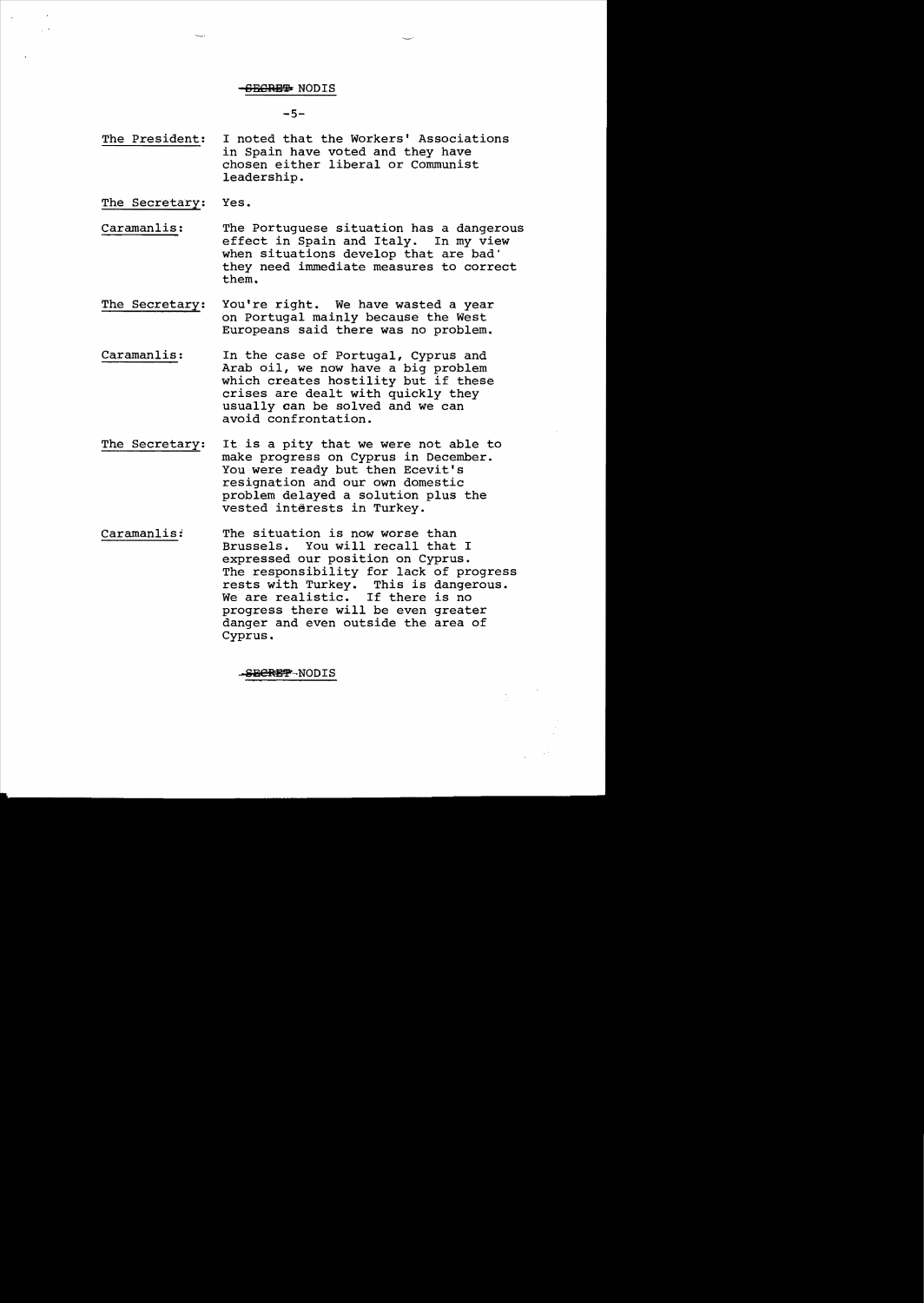## $-$ **BEGRET** NODIS

 $-6-$ 

- The Secretary: Have you seen that Demirel will see Brezhnev?
- Caramanlis: Yes, they have given credits to Turkey.

The President: I think about \$500 million.

- The Secretary: Our tragedy is that our influence has been reduced and we never had a chance to use it.
- The President: I am sure you know, Mr. Prime Minister, that I am extremely disappointed by the<br>vote in the Congress last week. I vote in the Congress last week. had personally put my prestige on the<br>line. I saw 325 Members of the House I saw 325 Members of the House. I was convinced and I 'am convinced that a continuation of the embargo is a handicap to a Cyprus solution, undermines NATO, is no help to Greece, and involves the closing of U.S. bases which are deeply connected with U.S.<br>national security. We made a fair national security. We made a fair<br>and proper presentation. But we lost. and proper presentation. And I am afraid that all the circumstances I foresaw will take place. Our leverage is not zero; it is<br>negative. The closing of the b The closing of the bases is extremely serious. If the Turks maintain their adamant attitude on Cyprus it will certainly delay a solution and also lead to problems in the Aegean. Frankly I must tell you, Mr. Prime Minister, there were people in your Embassy who were actively opposing my efforts to obtain House action. A letter was sent by your Embassy (the President shows the letter) saying that Administration statements were in error.

SBERET-NODIS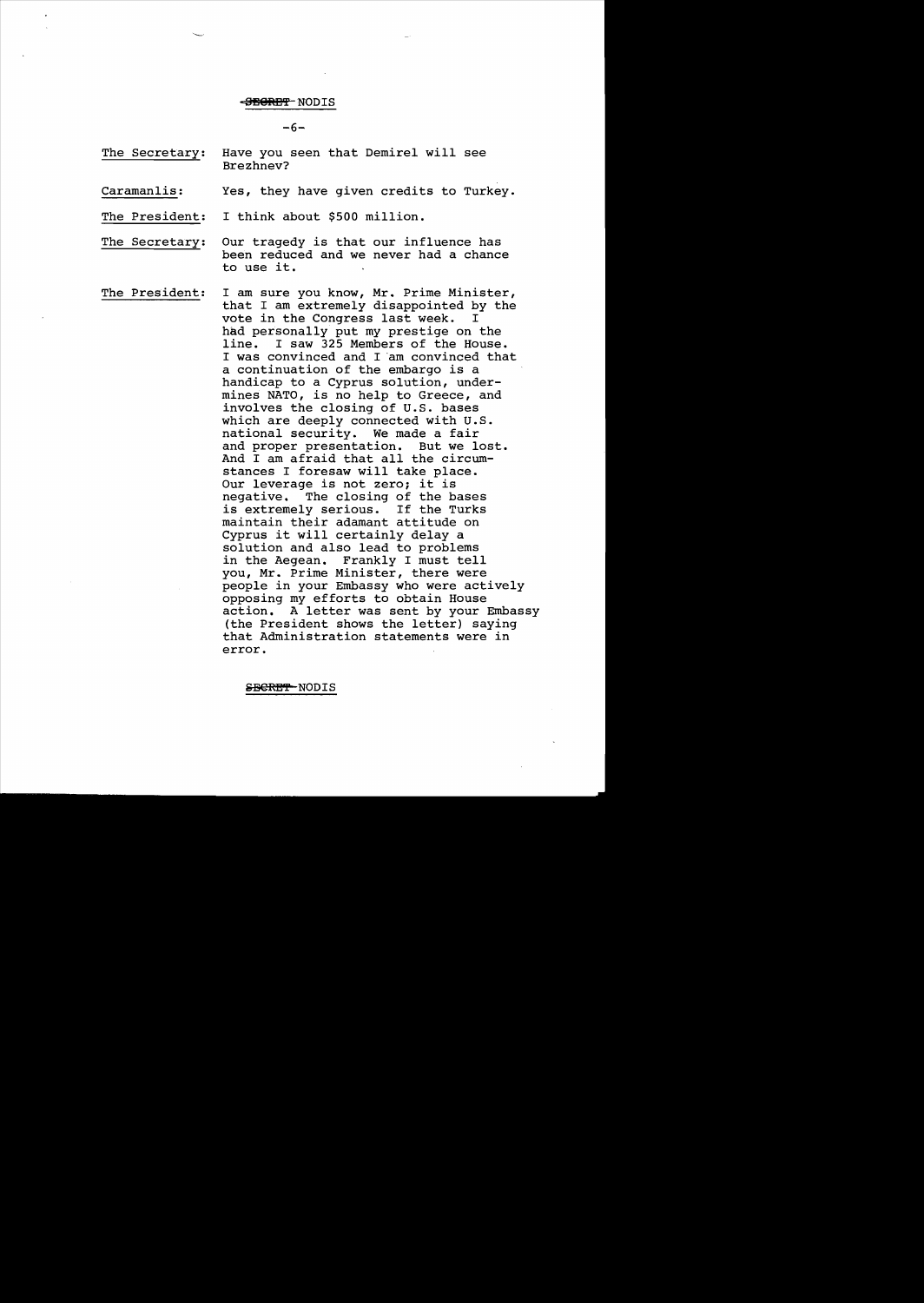# $-7-$

The Secretary: Statements which I had not made.

The President:

That letter was publicly distributed on the floor of the House and it was very damaging. Your Embassy bypassed established channels. If they thought that a statement of that kind had been made they should have asked the Secretary whether or not it was true before making any public comment. There were large numbers of people from your Embassy in the galleries who by their presence gave an unfavorable atmosphere. I can tell you what we have been trying to do--we want to help solve the problem but I must tell you in a friendly and firm way that I do not believe the activities of your Embassy were the proper way for your Government to act.

Caramanlis: As Prime Minister of the Greek Government I had knowledge of the statement. All during this time I have tried not to take a position although I have been under extreme pressure from the press in Athens to state publicly that the Greek Government is against lifting the<br>embargo. In spite of this pressure I In spite of this pressure I resisted but when I was informed by Members of your Congress that the impression was being given that the Greek Government favored lifting the embargo, I was obliged to issue a denial because if it was believed in Greece that I favored the lifting of the embargo there would be strong public opposition to me in Greece.

The Secretary: If you had come to us, we would have issued a public denial. Our case did not rest on Greek support and we never said that that was the position of your Government.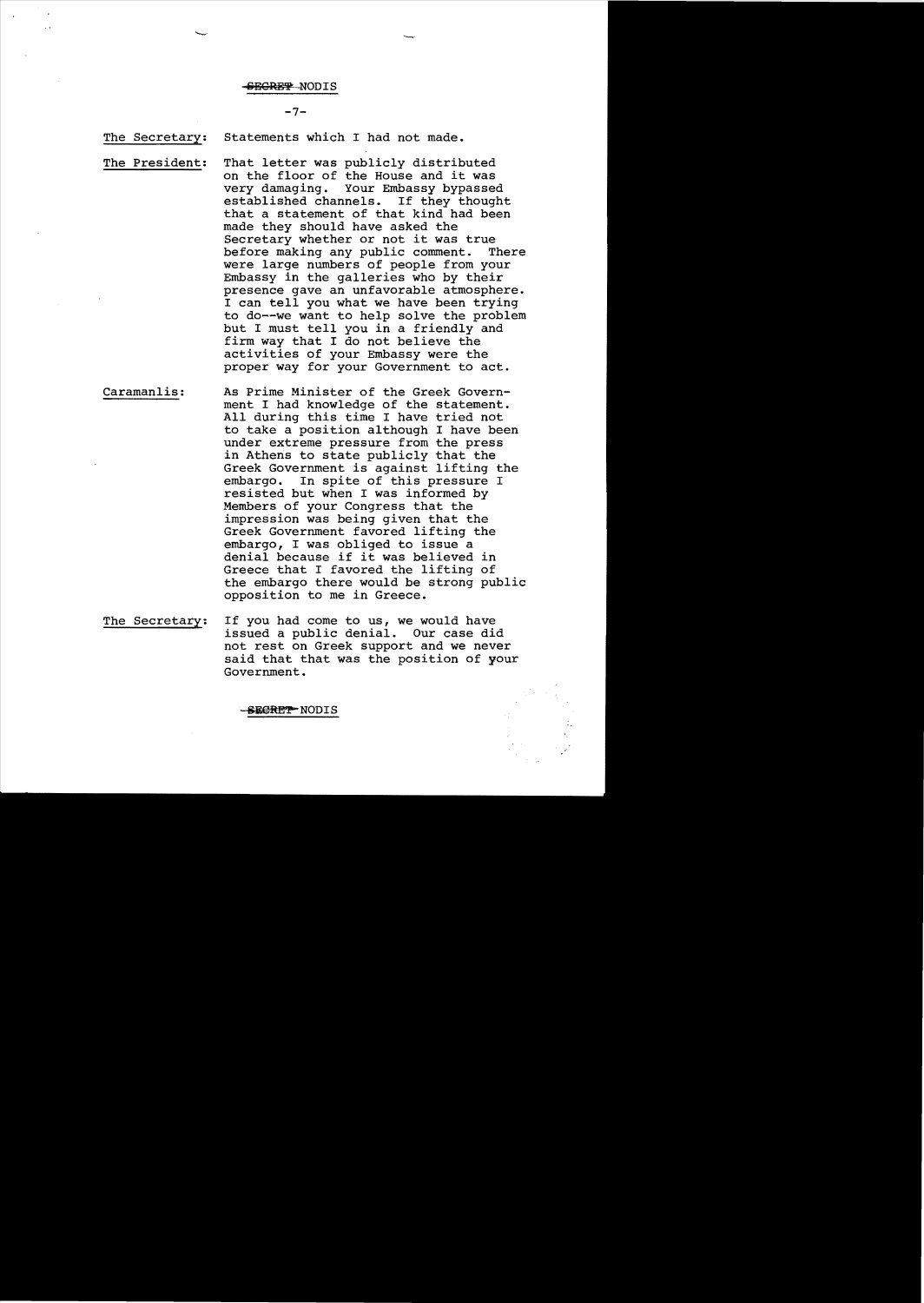$-8-$ 

- Caramanlis: A man by the name of George Christopher who was the Mayor of San Francisco mailed a letter *in* which he purported to quote me and I denied that this was a quotation from me.
- Hartman: Your Embassy said that no one had the right to speak for you but they did not really deny the quotation.
- The Secretary: It *is* clear but we never said that you favored the lifting of the embargo.
- The President: I have understood that the Greek Government was not going to take a stand. have always said that we could be more effective *in* helping Greece and *moving*  toward a peaceful settlement on Cyprus *if* the embargo were lifted.
- Caramanlis: You should not think that you will have more influence. But I don't want to connect these issues. It *is* up to you to decide on arms but *in* my *view* your leverage will not be increased by a lifting of the embargo because, after all, you have tried both--lifting the embargo and continuing arms shipments<br>and both have failed. In my view the and both have failed. way to achieve progress *is* to discreetly get commitments from the Turks so that their pride *is* not involved and then lift the embargo contingent on their taking action later. I understand that they do not wish to make *concessions*  under pressure and that *is* why you would have to get their discreet agreement.
- The Secretary: That *is* a reasonable solution but the trouble is it could not be kept secret because we would have to tell the

-SECRET-NODIS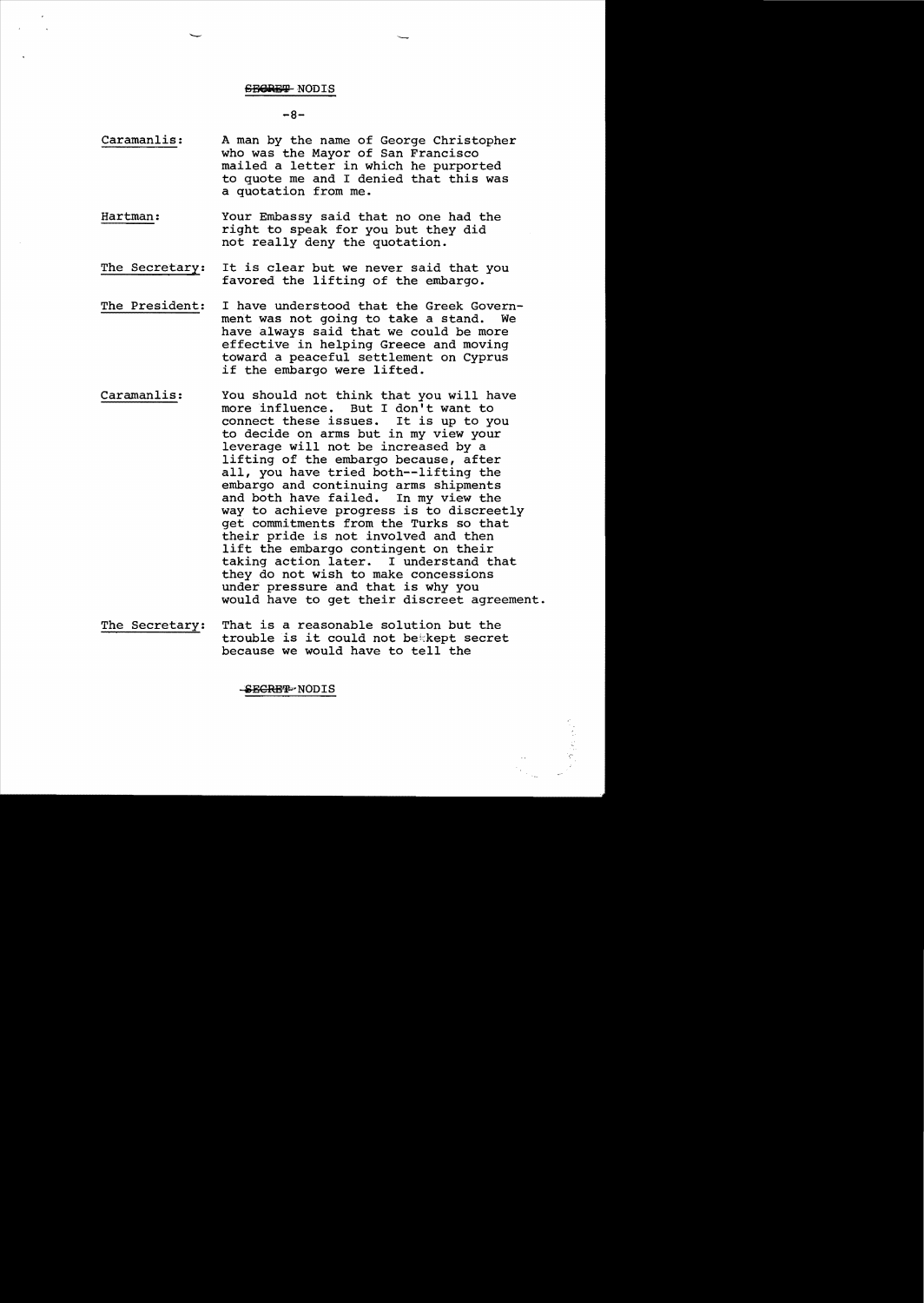# $-9-$

Congress and they would make it<br>public. This was the President This was the President's own personal position and he felt that there would be a moral obligation for the Turks to make progress and he told them in Brussels that if progress was not made it would lead to an enormous effect on Turkish-U.S. relations which we would<br>initiate. In fact. I caution In fact, I cautioned the President that he might be promising more than he could deliver.

- Caramanlis: It was not for me to say how you handled your Turkish relations. But whether we wish it or not those relations are linked with Cyprus. All the issues involved are linked and if a solution is not found, we will continue to have problems.
- The President: There is no question about that.
- Caramanlis: I have the impression that this situation has not been handled right. We all know how to arrive at a solution to this small problem and a solution exists--it is not like the Middle East--but all the same if a solution is found all the dangers will automatically disappear. After all it is a rather small question. I have adopted a pesition. I am willing to satisfy Turkish demands. I have accepted a geographic federation. I am prepared to accept two zones but on condition that enough territory is returned so that their percentage is roughly equivalent or in some relation to their population. It can be 1 or 2 or 3 percent more than the 18 percent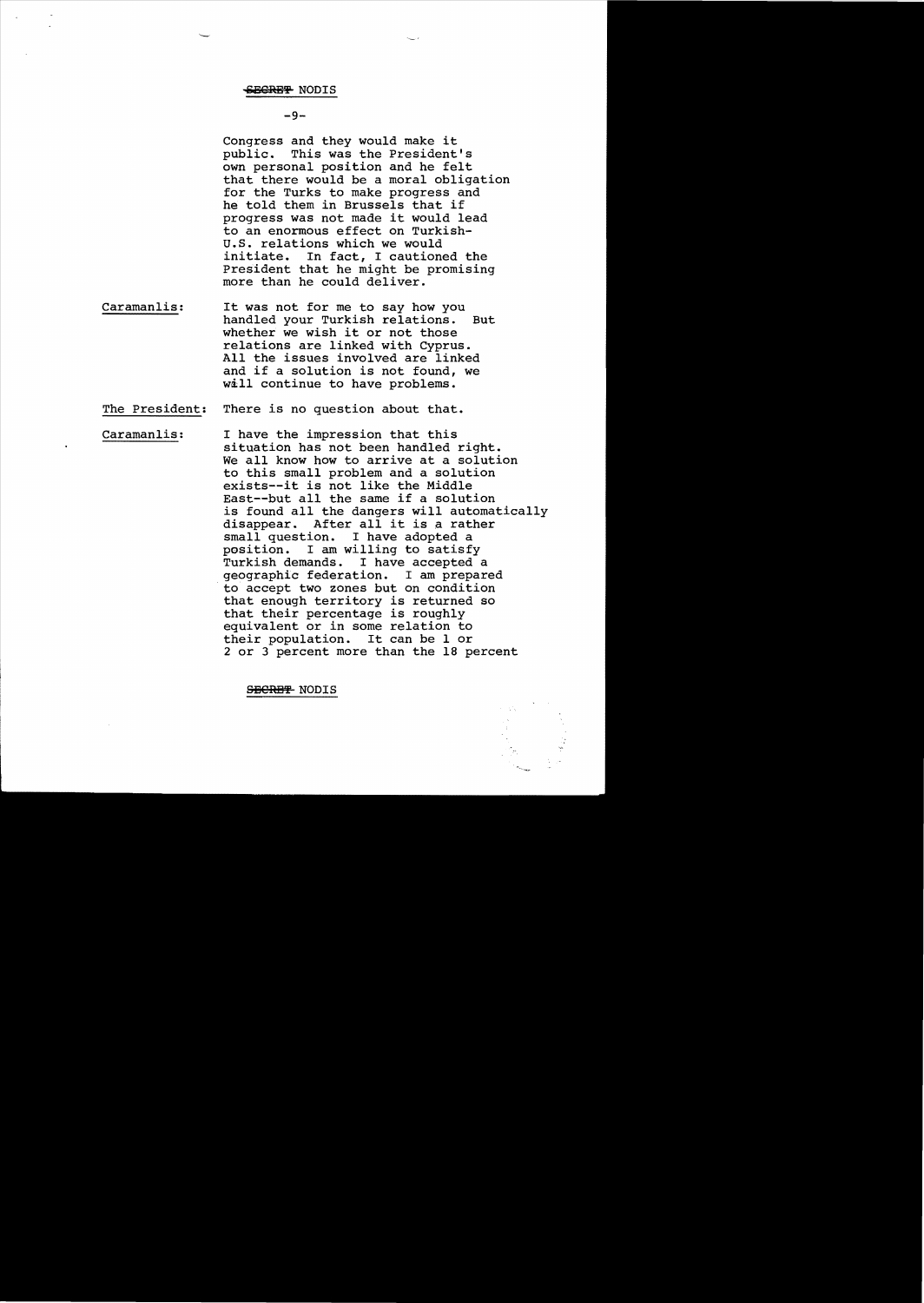# $-10-$

of their position. This would facilitate the return of refugees. I am willing to give the Turks whatever federal powers they want. I can impose such a solution now. I am strong enough in Athens and I can control Makarios.

The Secretary: If you can, you are the only one.

Caramanlis: If the Turks do not move now in a few months it may not be possible. You must convince the Turks.

The President: We want your good Government to continue and to prosper. We favor very strongly the Caramanlis govern ment in Greece and we are very apprehensive of the festering of this Cyprus problem and its potential effect on you. We want to help. Just this morning I received a message that the Congress is going to try for another bipartisan compromise and this has my full support. If it fails and they must act by Friday things will be much worse five weeks from now when Congress returns. We are going to try and outside parties could help to reverse the narrow defeat. After all, we only lost by a vote of 206 to 223. until the last few seconds of the vote I thought we had won. But I must tell you that my dear friends in AHEPA have been why dear friends in number have been<br>very difficult. They have been misinformed. They are a fine people but they have to be told of the dire circumstances that will follow if this next effort fails. If we go through five weeks with nothing happening the situation will be worse.

SEGREP-NODIS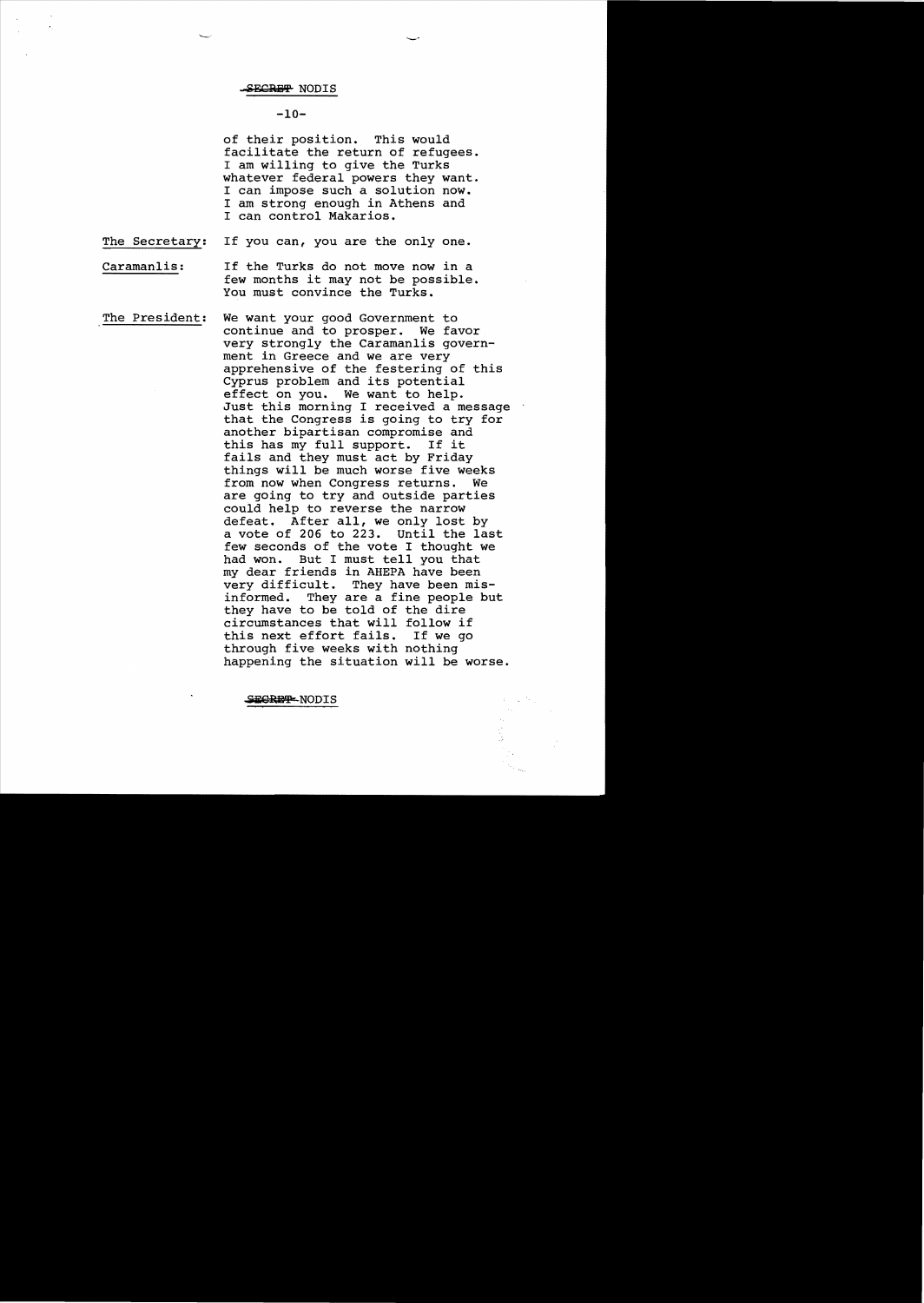## <del>SECRET</del> NODIS

# $-11-$

This is not a partisan effort. After the vote both Senators Scott and Mansfield condemned the House action. But we have a chance to rescue that situation and this is a last effort. You are a judge of what you can do but you must also know that you can never tell what kind of backlash there<br>could be. If this situation deteriora If this situation deteriorates further, the American people will want to blame someone for the effects on our national security. You will have to decide what role you can play. Maybe none.

- Caramanlis: My Government cannot help the American Government, and speak in favor of supporting the enemy. That would be political suicide.
- The Secretary: Brademas and Sarbanes say that they have a way of clearing their statements with Bitsios but you know, Mr. Foreign Minister, that every proposal we have made we have cleared with you and that we haveetried to use our pressure to obtain Turkish concessions. We think, Mr. Prime Minister, that you have exercised great statesmanship. But then the Greeks come to us and say that they hear that the State Department is anti-Greek. They say that we are not doing enough.
- Bitsios: I will see to it that the word is spread that you are helping.
- The Secretary: I am afraid that this has become a<br>personal issue for some people. The personal issue for some people. Congressmen say that they have a source in the Prime Minister's office who says that we are not doing anything to help with the Turks and that in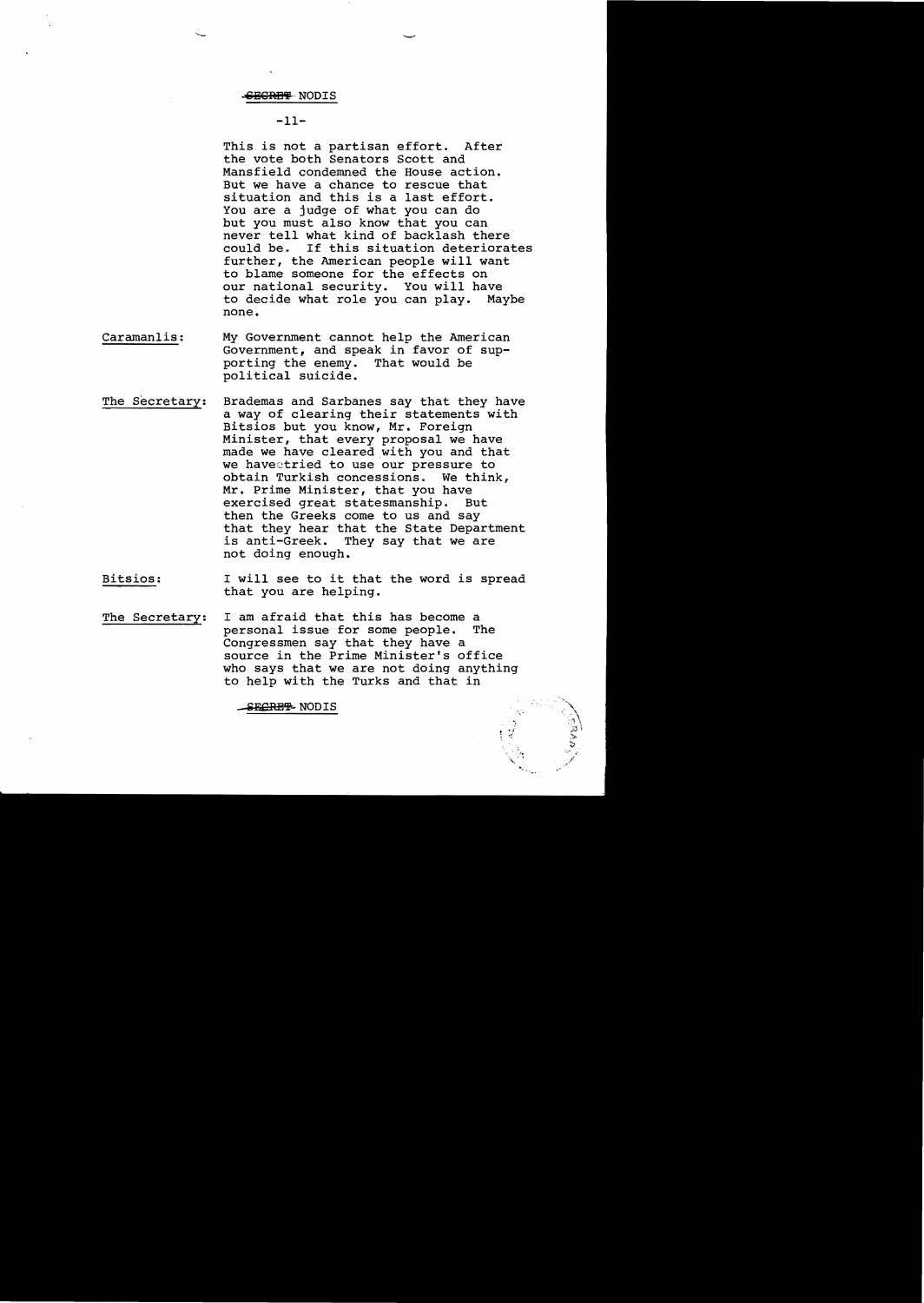# $-12-$

fact we might be colluding with the Turks in order to produce a stalemate.

- Caramanlis: That is gossip and it is just not true. If I have to say something to the American Government I will do so directly. I don't wish to say anything about large States but it is absolutely essential for a small State that it speak sincerely and honestly.
- The President: Mr. Prime Minister, you told me in Brussels that you were concerned about the Aegean and thatyyou wanted to keep that situation quiet. I spoke very firmly to Demirel about this as you asked me to. If we are able to get the embargo lifted I aske4 him do I have your assurance that you will negotiate on Cyprus in a meaningful way. He gave me that assurance and we were firm with him. That is why I am personally disappointed. John Brademas is a friend of mine but he keeps saying that we are not pressing Turkey and he is doing things which, in my view, are totally undermining my ability to influence Turkey.
- Bitsios: I have always praised the efforts of your Secretary of State. I have mentioned his trip to Ankara but it is the Turks who have been negative. I can deny categorically stories that you are not doing anything.
- Caramanlis: I certainly do not agree with such statements.

.,~

The Secretary: We think that the Turks are shortsighted. We know that it is essential for the Turks to make significant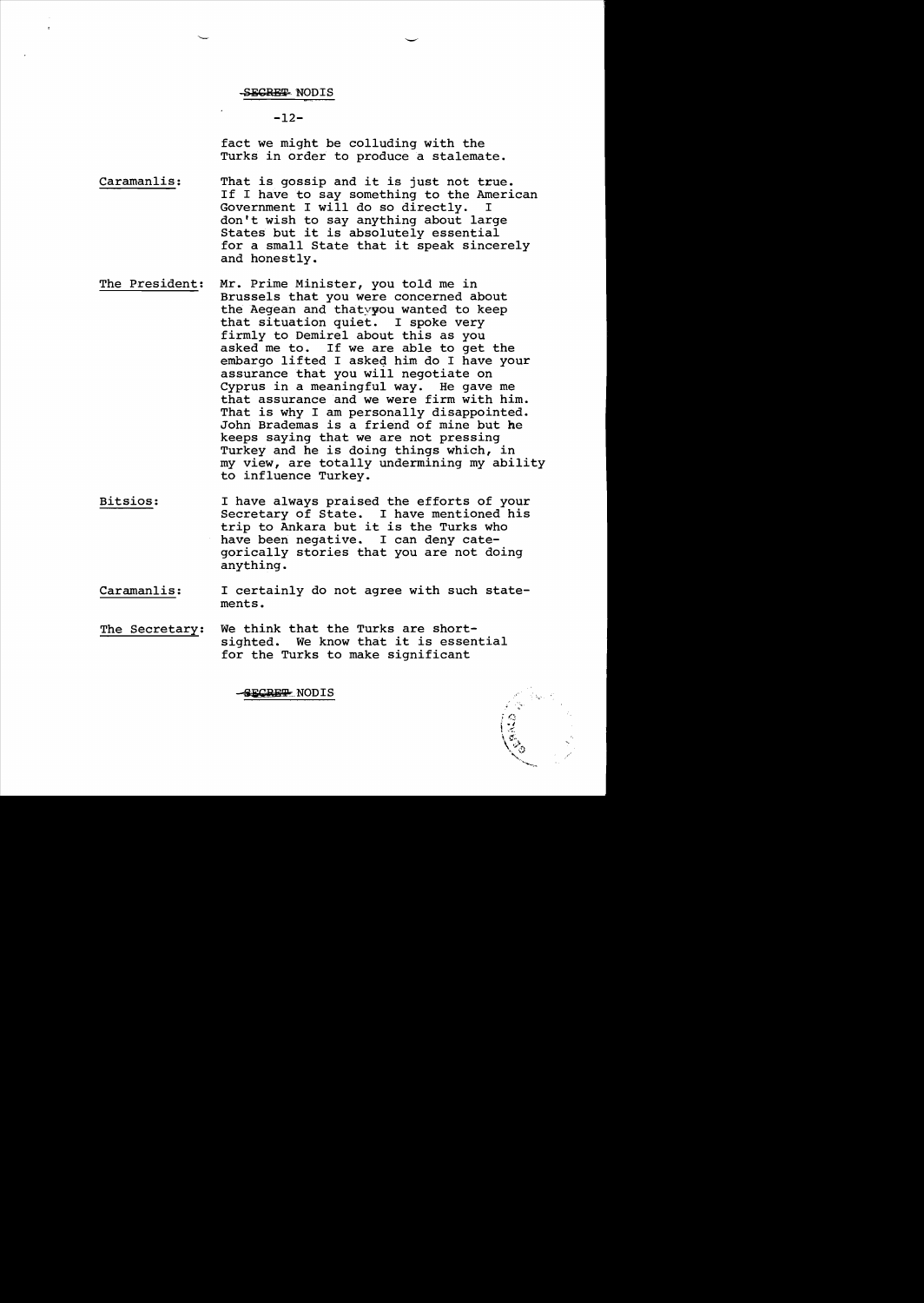# $-13-$

concessions. The only thing which I see as a major obstacle is the percentage of territory required to negotiate a solution. And if I may say so--and I have tremendous admiration for the Prime Minister persona11y--a11 of your terms seem to be reasonable. Turkey had an opportnnity to achieve a settlement and with the exception of some tactical errors we may have made last August each new negative factor was used by the Turks as another excuse to delay.

- Caramanlis: As you know, we have taken the initiative to try to deal with the Aegean problem. We did not think it was an issue but we agreed to refer the matter to the<br>Court at The Haque. The Ministers Court at The Haque. agreed to meet in Rome to discuss such a referral but the Turks said that they were not ready. One or two months have passed and they say they may not be ready until September.
- The Secretary: They may want to wait until they get through their Senate elections in October.
- Caraman1is: Do you think in view of the fact that your Congress has acted the way it has this is the moment when perhaps the Europeans can take an initiative?
- The President: We would welcome a fresh approach and if the EC-Nine wish to do something, we would certainly welcome it and the sooner the better. We would have no objection.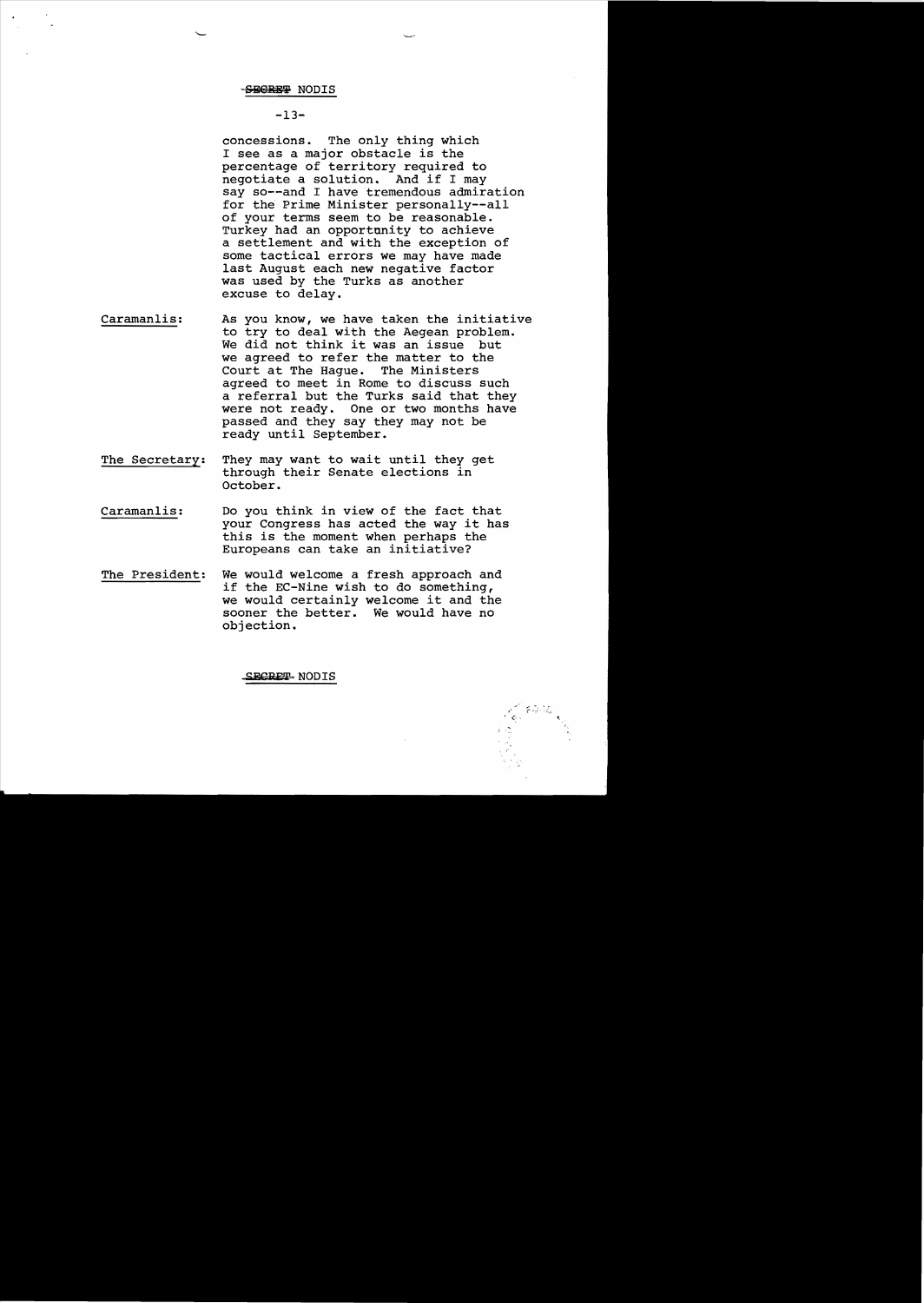### SECRET-NODIS

### $-14-$

- The Secretary: As a matter of fact, we told Prime Minister Wilson at breakfast this morning that if the Europeans wish to make an effort we considered it to be in our interests and we would support it.
- Caraman1is: The Europeans do not have the same possibilities that you do.
- The President: We have no pride of authorship. We want the problem solved.
- The Secretary: The difficulty is that you have acted in a statesman-like way but the Turks have responded to domestic and· local considerations. We thought that if we could give Demire1 a victory by fall that he got aid restored when Ecevit had lost it that he could then be strong<br>enough to make concessions. The President enough to make concessions. took a large domestic risk but as you may know the Greek-American community is not known for its dispassionate ana-<br>lysis. We all know that they expect We all know that they expect more out of these negotiations than is possible.
- Caraman1is: You have the same problem with the Jews.
- The President: Yes, that is right. We have two problems.
- The Secretary: To have both the Jews and the Greeks against you is really too much. But I can say that the Greeks are more charming.

SBCRBT NODIS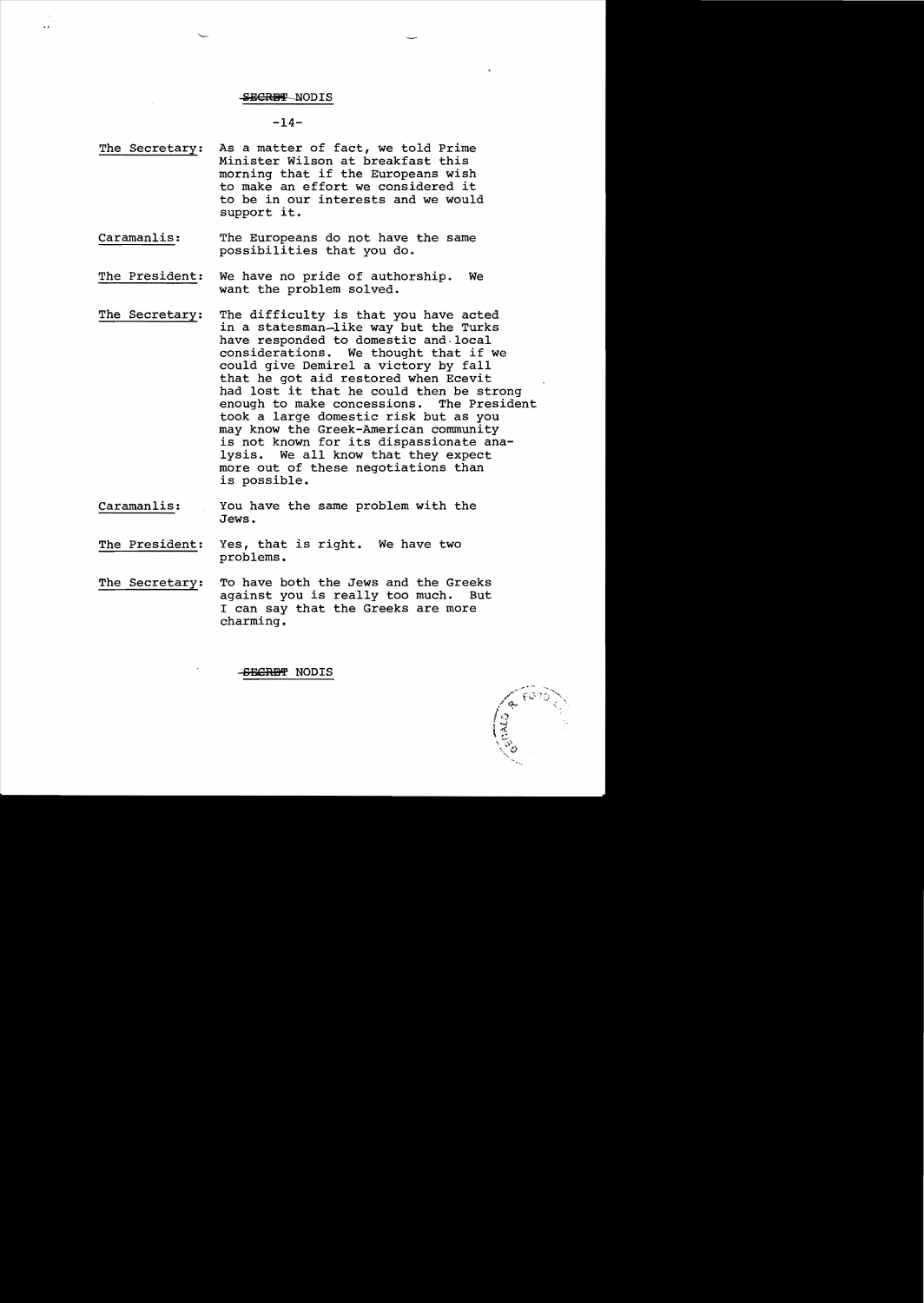## -SECRET NODIS

## $-15-$

- Caramanlis: All of this springs from a small question. Why can't we go to the heart of the matter?
- The Secretary: Concretely I must say, Mr. President, that our influence has suffered to the detriment of Greece and of us. If the Turks move toward the Soviets it would be a strategic setback but I don't think that they will go very far in that direction.
- Caraman1is: Not even if you push them.
- The Secretary: But they can go toward the radical Arabs--Iraq and Libya--where the money is.
- Caraman1is: Libya has invited me to come on a visit.
- The Secretary: The central question is really up to the Turks. From what you have said it is clear that the refugee question depends on the percentage of area. You say that the percentage of territory should be roughly equivalent to the population.
- Caraman1is: Slightly more.
- The Secretary: In my view that is not possible and, therefore, let me get at the heart of matter. When we were in Ankara in March the Turks told us privately that they might come down to something like 33 percent from  $40$ . I know that that is too high and what we must now do is to narrow the range. At some point couldn't we or the Europeans put forward a percentage which neither party could itself suggest buttwhich both would accept. This percentage would be higher than 18 but much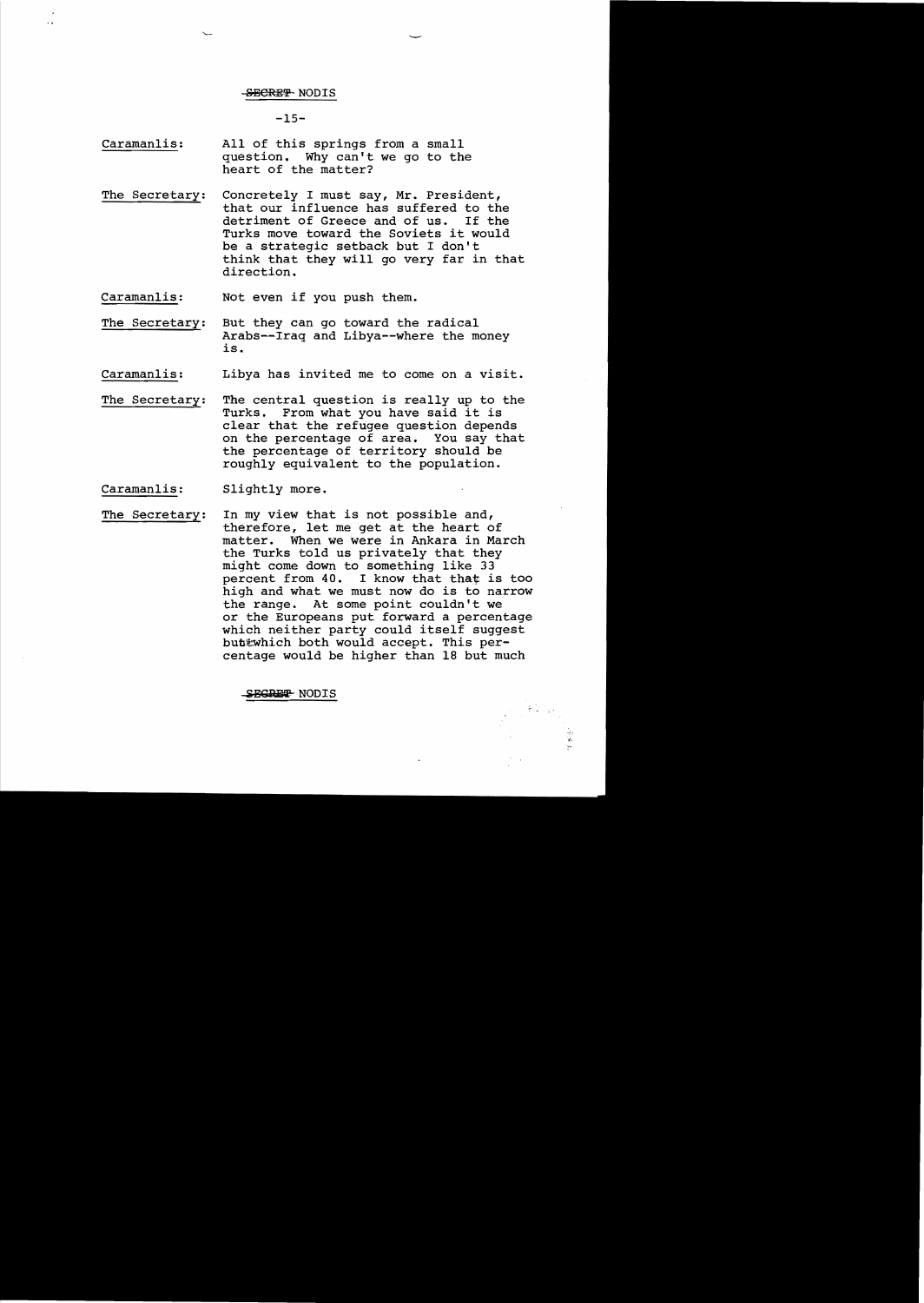$-16-$ 

lower than 40. Then maybe both of you could accept it.

- Caramanlis: A true solution to this problem must be<br>honest and satisfactory. It cannot be honest and satisfactory. imposed for long if it is not viable. Otherwise, you are just buying future<br>troubles. The solution must be perman The solution must be permanent and just.
- The President: I can say with all honesty that the Secretary and I haveaspent as much time on this problem as we have on the Middle East and we are glad to make this effort. In fact, my efforts on Cyprus are harmful to me from a domestic political point of view. My AHEPA friends think that I have double-crossed them b ut I have continued to try to help even though this is a political liability. If the Europeans want to make an initiative I would welcome it.

Caramanlis: But they can't replace you Americans.

- The President: We would welcome their leadership and we will continue to try to be helpful if the parties want us to be helpful.
	- The Secretary: Both sides have to want us to be helpful.
	- Caramanlis: The position I have adopted could greatly facilitate finding a solution to this problem. I adopted it in the full knowledge that I have a responsibility for peace, toward the West and toward the Alliance. The moment I adopted this position, others opposed it and it is indeed against my own popularity. You must understand that Greece feels humiliated and that many